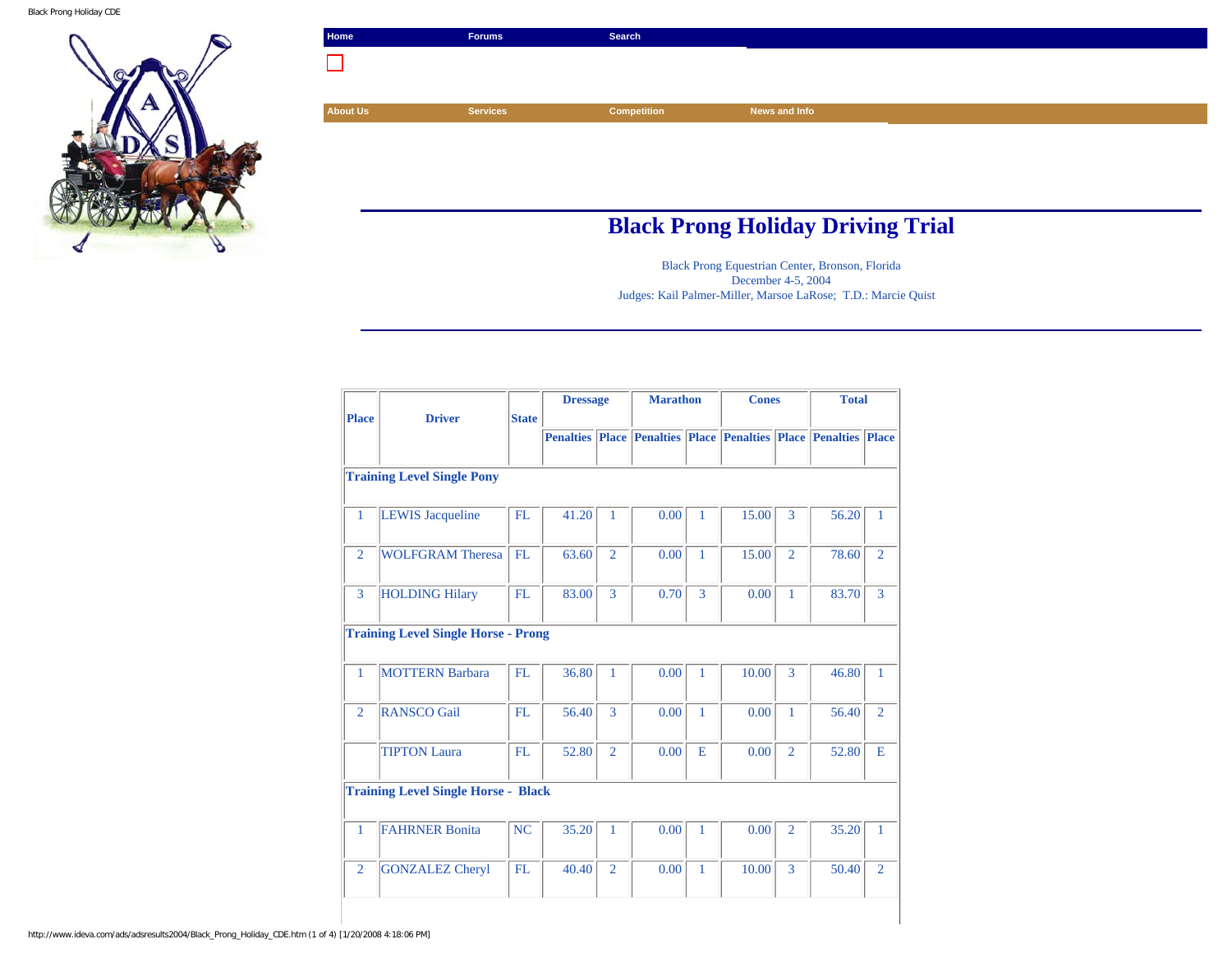| 3              | <b>PRIDGER Elizabeth</b>                      | FL        | 57.60 | $\overline{4}$ | 0.00   | 1              | 0.00  | 1              | 57.60  | 3              |
|----------------|-----------------------------------------------|-----------|-------|----------------|--------|----------------|-------|----------------|--------|----------------|
|                | <b>OATES Shelby</b>                           | FL        | 51.60 | 3              | 0.00   | E              | 15.00 | $\overline{4}$ | 66.60  | E              |
|                | <b>Training Level Pair Horse</b>              |           |       |                |        |                |       |                |        |                |
| $\mathbf{1}$   | <b>YING Wendy</b>                             | <b>VA</b> | 45.60 | $\mathbf{1}$   | 0.00   | $\mathbf{1}$   | 0.00  | $\mathbf{1}$   | 45.60  | $\mathbf{1}$   |
|                | <b>TOLMACH Helen</b>                          | FL        | 50.00 | $\overline{2}$ | 0.00   | E              | 15.00 | $\overline{2}$ | 65.00  | E              |
|                | <b>Preliminary Level Single Horse - Black</b> |           |       |                |        |                |       |                |        |                |
| $\mathbf{1}$   | <b>JOWERS Lynda</b>                           | FL        | 43.67 | $\overline{2}$ | 62.46  | $\mathbf{1}$   | 5.00  | $\overline{4}$ | 111.13 | 1              |
| 2              | <b>ANTHONY Julie</b>                          | FL        | 54.33 | $\overline{4}$ | 64.44  | $\overline{2}$ | 5.00  | 3              | 123.77 | $\overline{2}$ |
| 3              | <b>EGYED Marna</b>                            | FL        | 43.67 | $\overline{2}$ | 72.49  | 3              | 10.00 | 6              | 126.16 | $\overline{3}$ |
| 4              | <b>BROWN Alexis</b>                           | FL        | 38.33 | $\mathbf{1}$   | 87.45  | $\overline{4}$ | 10.00 | $\overline{7}$ | 135.78 | $\overline{4}$ |
| 5              | <b>EVANS Linda</b>                            | FL        | 63.00 | 5              | 92.14  | 5              | 10.00 | 5              | 165.14 | 5              |
| 6              | <b>HOWELL Laura</b>                           | FL        | 65.00 | 6              | 185.92 | 6              | 10.00 | 8              | 260.92 | 6              |
|                | <b>MARSHALL Earl</b>                          | FL        | 69.33 | $\overline{7}$ | 232.40 | Е              | 0.00  | $\mathbf{1}$   | 301.73 | Е              |
|                | <b>MERIAM</b> Fred                            | <b>VT</b> | 72.67 | 8              | 0.00   | W              | 5.00  | $\overline{2}$ |        | W              |
|                | <b>Preliminary Level Single Horse - Prong</b> |           |       |                |        |                |       |                |        |                |
| $\mathbf{1}$   | <b>NORDAN Paul</b>                            | <b>NC</b> | 52.33 | 3              | 64.69  | 3              | 0.00  | $\mathbf{1}$   | 117.02 | $\mathbf{1}$   |
| 2              | <b>HAGAMAN Jerry</b>                          | FL        | 48.33 | 1              | 61.13  | $\mathbf{1}$   | 10.00 | $\overline{4}$ | 119.46 | $\overline{2}$ |
| 3              | <b>BUICK Debbie</b>                           | ON        | 52.67 | $\overline{4}$ | 75.35  | $\overline{4}$ | 5.00  | $\overline{2}$ | 133.02 | 3              |
| $\overline{4}$ | <b>HUDSON Bonnie</b>                          | FL        | 61.33 | 6              | 79.51  | 5              | 5.00  | $\overline{3}$ | 145.84 | $\overline{4}$ |
| 5              | <b>KEATING Pixie</b>                          | <b>SC</b> | 58.33 | 5              | 87.83  | 6              | 10.00 | 5              | 156.16 | 5              |
|                | <b>COX Margy</b>                              | FL        | 51.33 | $\overline{2}$ | 63.86  | $\overline{2}$ | 18.75 | E              | 133.94 | Е              |
|                | <b>NEEDS Philip</b>                           | FL        | 62.00 | $\overline{7}$ | 109.79 | $\mathbb{R}$   | 15.00 | 6              | 186.79 | $\mathbb{R}$   |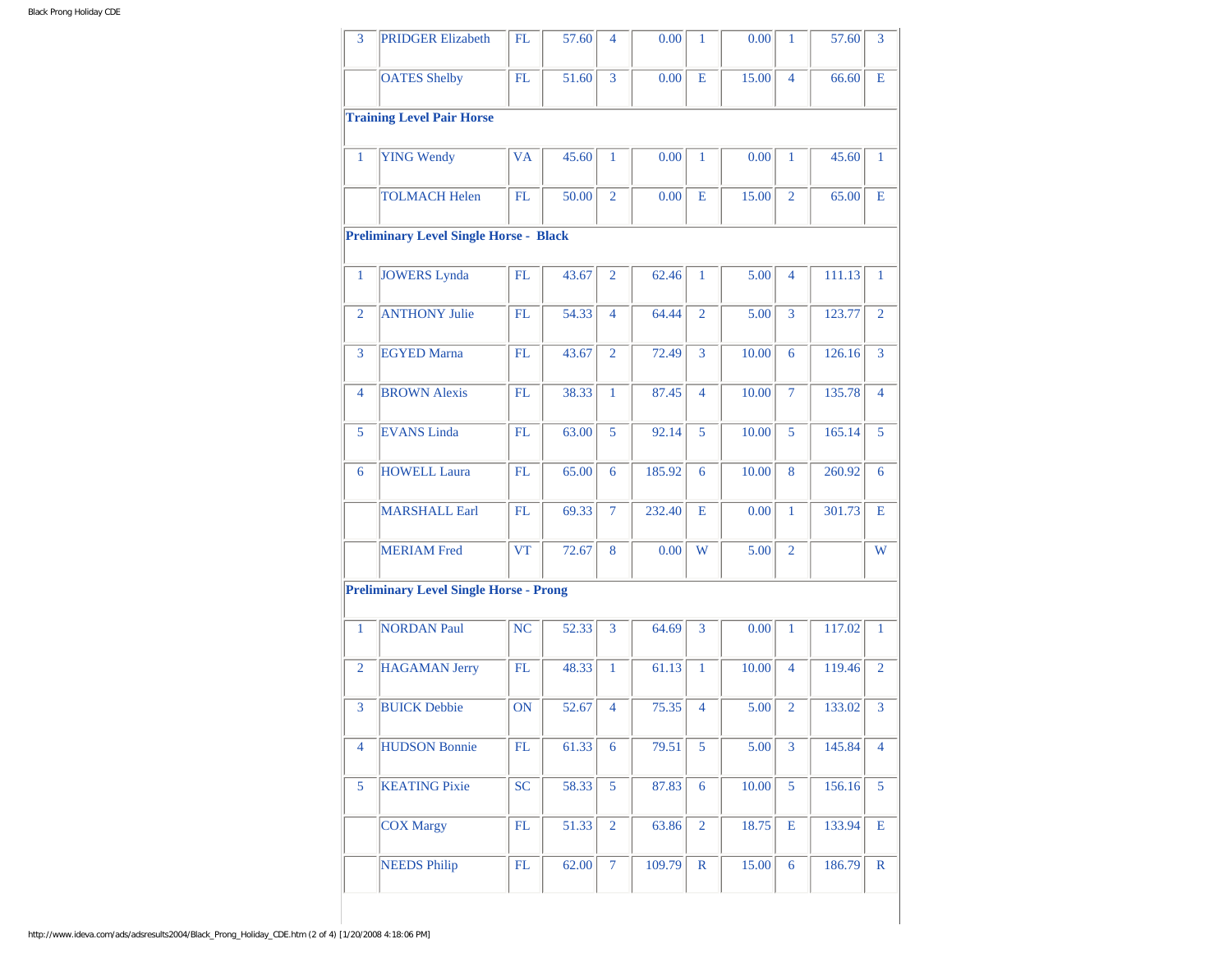|                | <b>COLLINS Bill</b>                    | <b>NJ</b>  | 69.67 | 8              | 109.79 | $\mathbb{R}$   | 15.00 | 7              | 194.46 | R              |
|----------------|----------------------------------------|------------|-------|----------------|--------|----------------|-------|----------------|--------|----------------|
|                | <b>Preliminary Level Single Pony</b>   |            |       |                |        |                |       |                |        |                |
| $\mathbf{1}$   | <b>NEEDS Philip</b>                    | FL         | 49.67 | $\overline{2}$ | 62.83  | $\mathbf{1}$   | 5.00  | $\overline{4}$ | 117.50 | $\mathbf{1}$   |
|                |                                        |            |       |                |        |                |       |                |        |                |
| $\overline{2}$ | <b>GILES Bob</b>                       | FL         | 56.00 | 3              | 64.03  | $\overline{2}$ | 0.00  | $\overline{2}$ | 120.03 | $\overline{2}$ |
| 3              | <b>FRYER Judy</b>                      | FL         | 47.00 | $\mathbf{1}$   | 74.67  | 5              | 0.00  | $\overline{3}$ | 121.67 | $\overline{3}$ |
| $\overline{4}$ | <b>WALTERS Michelle</b>                | <b>TN</b>  | 67.33 | 6              | 67.35  | 3              | 0.00  | $\mathbf{1}$   | 134.68 | $\overline{4}$ |
| 5              | <b>HAIGHT Jill</b>                     | <b>FL</b>  | 56.33 | $\overline{4}$ | 68.44  | $\overline{4}$ | 10.00 | 5              | 134.77 | 5              |
|                | <b>KLIMES Cady</b>                     | <b>FL</b>  | 61.00 | 5              | 75.89  | 6              | 12.50 | Е              | 149.39 | Е              |
|                | <b>Preliminary Level Pair Pony</b>     |            |       |                |        |                |       |                |        |                |
| $\mathbf{1}$   | <b>HUNT Bill</b>                       | FL         | 49.00 | $\mathbf{1}$   | 78.21  | $\mathbf{1}$   | 12.50 | $\mathbf{1}$   | 139.71 | $\mathbf{1}$   |
|                | <b>Preliminary Level Pair Horse</b>    |            |       |                |        |                |       |                |        |                |
| 1              | <b>EPSTEIN Ellen</b>                   | FL         | 47.33 | $\mathbf{1}$   | 71.95  | 1              | 0.00  | $\overline{2}$ | 119.28 | $\mathbf{1}$   |
| $\overline{2}$ | PORTER John                            | FL         | 75.67 | 3              | 74.51  | $\overline{2}$ | 10.00 | 3              | 160.18 | $\overline{2}$ |
|                | <b>McCARTHY Hildreth</b>               | LA         | 71.00 | $\overline{2}$ | 93.14  | E              | 0.00  | $\mathbf{1}$   | 164.14 | Е              |
|                | <b>Intermediate Level Single Pony</b>  |            |       |                |        |                |       |                |        |                |
| $\mathbf{1}$   | <b>CADWELL Randy</b>                   | NC         | 44.67 | $\overline{2}$ | 75.80  | $\mathbf{1}$   | 0.00  | $\mathbf{1}$   | 120.47 | $\mathbf{1}$   |
| $\overline{2}$ | <b>SULLIVAN Coleen</b>                 | CA         | 44.33 | $\mathbf{1}$   | 175.11 | $\overline{2}$ | 5.00  | $\overline{2}$ | 224.44 | $\overline{2}$ |
|                | <b>Intermediate Level Single Horse</b> |            |       |                |        |                |       |                |        |                |
| 1              | <b>BRADLEY Tammy</b>                   | FL         | 52.33 | 3              | 67.58  | 1              | 0.00  | $\mathbf{1}$   | 119.91 | $\mathbf{1}$   |
| $\overline{2}$ | <b>EPSTEIN Ellen</b>                   | PA         | 46.33 | $\overline{2}$ | 73.81  | $\overline{2}$ | 5.00  | $\overline{2}$ | 125.14 | $\overline{2}$ |
| 3              | <b>LOVE</b> Dona                       | ${\rm FL}$ | 46.00 | $\mathbf{1}$   | 73.88  | 3              | 10.00 | 3              | 129.88 | 3              |
|                | <b>Intermediate Level Pair Horse</b>   |            |       |                |        |                |       |                |        |                |
|                |                                        |            |       |                |        |                |       |                |        |                |